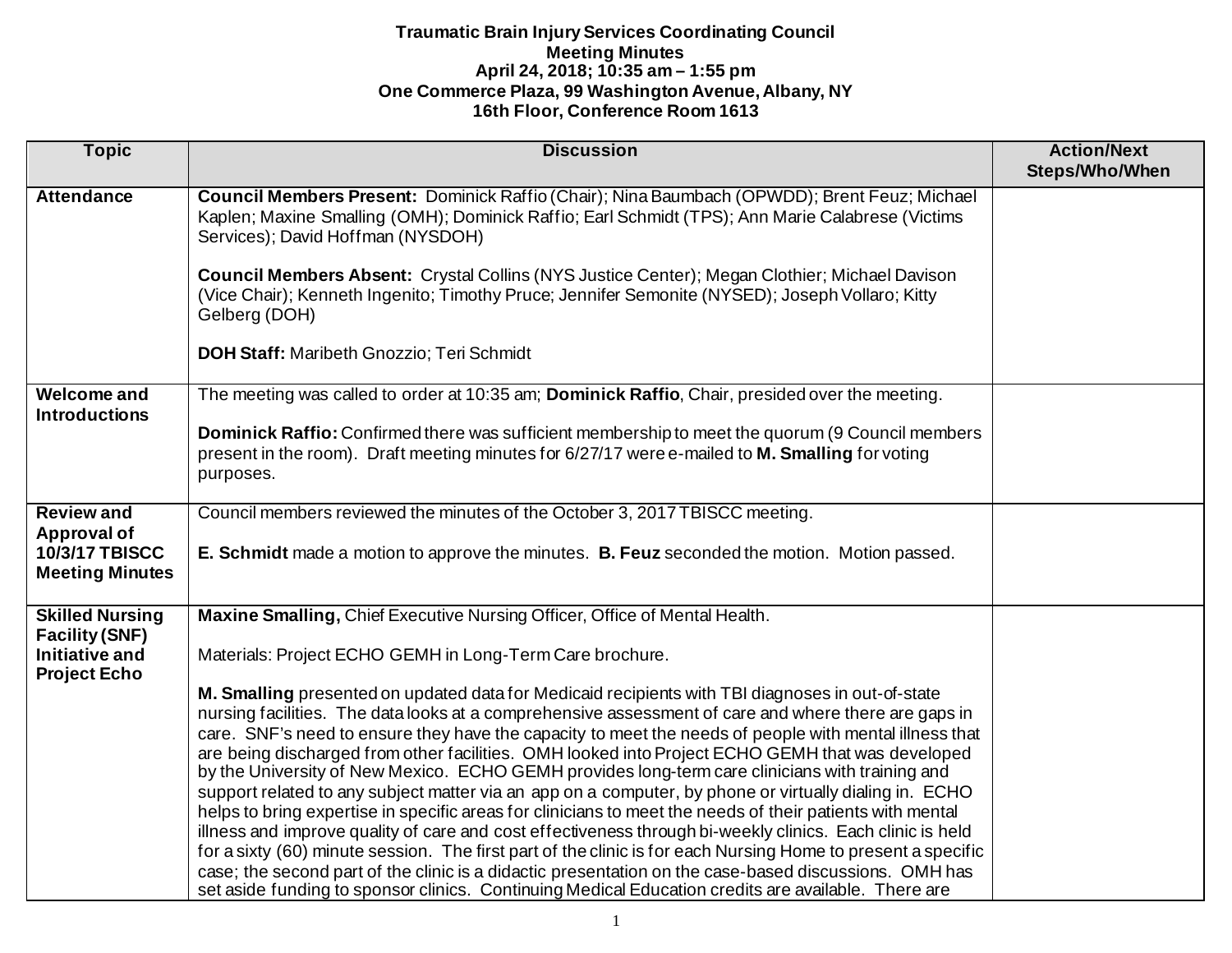|                        | <b>10011 1001, CONTEIGNCE ROOM 1013</b>                                                                                                                                                                                                                                                                                                                                                                                                                                                                                                                                                                                                                                                                                                                                                                                                                                                                                                                                                                                                                                                                                                                                                                                             |  |
|------------------------|-------------------------------------------------------------------------------------------------------------------------------------------------------------------------------------------------------------------------------------------------------------------------------------------------------------------------------------------------------------------------------------------------------------------------------------------------------------------------------------------------------------------------------------------------------------------------------------------------------------------------------------------------------------------------------------------------------------------------------------------------------------------------------------------------------------------------------------------------------------------------------------------------------------------------------------------------------------------------------------------------------------------------------------------------------------------------------------------------------------------------------------------------------------------------------------------------------------------------------------|--|
|                        | currently two ECHO clinics in New York State for clinicians serving the mentally ill. ECHO is a free<br>program (currently funded by DSRIP) and is helpful in reaching clinicians in rural areas. D. Raffio<br>asked if the program would be expanding? M. Smalling responded that a proposal to expand into all<br>Nursing Homes has been brought to the DOH Commissioner; it is currently limited to about thirty (30)<br>nursing homes. There have been preliminary discussions about layering telepsychiatry with ECHO due<br>to many nursing homes not having psychiatric services available. M. Gnozzio asked if the efficacy or<br>surveys of how individuals benefited from the program have been tracked? M. Smalling responded<br>that DOH and the Academy of Medicine in NY have developed an evaluation tool, the University of<br>Rochester is doing an evaluation of the ECHO and research scientists at OMH are also reviewing the<br>effectiveness. The Legislature has also supported funding for a SNF Enhance Support Project where<br>each facility is assigned a community mental health nurse (post two-years) to follow the patients and<br>provide nursing home staff with enhanced supports and trainings. |  |
| <b>Repatriation</b>    | Peter Kahrmann, Kahrmann Advocacy Coalition                                                                                                                                                                                                                                                                                                                                                                                                                                                                                                                                                                                                                                                                                                                                                                                                                                                                                                                                                                                                                                                                                                                                                                                         |  |
| <b>Subcommittee</b>    |                                                                                                                                                                                                                                                                                                                                                                                                                                                                                                                                                                                                                                                                                                                                                                                                                                                                                                                                                                                                                                                                                                                                                                                                                                     |  |
| <b>Report with</b>     | Materials: Repatriation Transition Proposal, April 23, 2018 DRAFT                                                                                                                                                                                                                                                                                                                                                                                                                                                                                                                                                                                                                                                                                                                                                                                                                                                                                                                                                                                                                                                                                                                                                                   |  |
| <b>Question Period</b> |                                                                                                                                                                                                                                                                                                                                                                                                                                                                                                                                                                                                                                                                                                                                                                                                                                                                                                                                                                                                                                                                                                                                                                                                                                     |  |
|                        | P. Kahrmann advised the Council of current Repatriation Subcommittee members: himself, Barry Dain,<br>Brian Stein, Dominick Raffio, Lorraine McGrane and Kim Lawrence. Anyone else is welcome to be on                                                                                                                                                                                                                                                                                                                                                                                                                                                                                                                                                                                                                                                                                                                                                                                                                                                                                                                                                                                                                              |  |
|                        | the committee. Draft Repatriation Transition Proposal was given to Council members. P. Kahrmann                                                                                                                                                                                                                                                                                                                                                                                                                                                                                                                                                                                                                                                                                                                                                                                                                                                                                                                                                                                                                                                                                                                                     |  |
|                        | discussed the need for repatriation. D. Hoffman reported that the funding for the Open Doors program                                                                                                                                                                                                                                                                                                                                                                                                                                                                                                                                                                                                                                                                                                                                                                                                                                                                                                                                                                                                                                                                                                                                |  |
|                        | is limited to those leaving a nursing home to live in the community. M. Kaplen suggests requesting the                                                                                                                                                                                                                                                                                                                                                                                                                                                                                                                                                                                                                                                                                                                                                                                                                                                                                                                                                                                                                                                                                                                              |  |
|                        | DOH to identify unmet needs in NYS of why residents are being sent to out of state facilities, then work                                                                                                                                                                                                                                                                                                                                                                                                                                                                                                                                                                                                                                                                                                                                                                                                                                                                                                                                                                                                                                                                                                                            |  |
|                        | with the DOH to address the needs. P. Kahrmann reported an issue with out of state facilities is that                                                                                                                                                                                                                                                                                                                                                                                                                                                                                                                                                                                                                                                                                                                                                                                                                                                                                                                                                                                                                                                                                                                               |  |
|                        | there are community resources that NYS patients cannot access because NYS Medicaid will not pay for                                                                                                                                                                                                                                                                                                                                                                                                                                                                                                                                                                                                                                                                                                                                                                                                                                                                                                                                                                                                                                                                                                                                 |  |
|                        | them out of state, for example GED or trade programs. N. Baumbach asked if anyone knows how                                                                                                                                                                                                                                                                                                                                                                                                                                                                                                                                                                                                                                                                                                                                                                                                                                                                                                                                                                                                                                                                                                                                         |  |
|                        | many people are placed out of state and want to come back? Some OPWDD patients do not want to<br>come back to NY because their needs are being met out of state. D. Raffio advised if anyone would                                                                                                                                                                                                                                                                                                                                                                                                                                                                                                                                                                                                                                                                                                                                                                                                                                                                                                                                                                                                                                  |  |
|                        | like to join the repatriation project they should contact him.                                                                                                                                                                                                                                                                                                                                                                                                                                                                                                                                                                                                                                                                                                                                                                                                                                                                                                                                                                                                                                                                                                                                                                      |  |
|                        |                                                                                                                                                                                                                                                                                                                                                                                                                                                                                                                                                                                                                                                                                                                                                                                                                                                                                                                                                                                                                                                                                                                                                                                                                                     |  |
|                        | David Hoffman, DPS.CCE, Director, NYSDOH, Bureau of Community Integration and Alzheimer's<br>Disease.                                                                                                                                                                                                                                                                                                                                                                                                                                                                                                                                                                                                                                                                                                                                                                                                                                                                                                                                                                                                                                                                                                                               |  |
|                        |                                                                                                                                                                                                                                                                                                                                                                                                                                                                                                                                                                                                                                                                                                                                                                                                                                                                                                                                                                                                                                                                                                                                                                                                                                     |  |
|                        | Materials: PowerPoint Presentation - Medicaid Recipients with TBI Diagnosis in Out-of-State Nursing                                                                                                                                                                                                                                                                                                                                                                                                                                                                                                                                                                                                                                                                                                                                                                                                                                                                                                                                                                                                                                                                                                                                 |  |
|                        | Facilities: An Update                                                                                                                                                                                                                                                                                                                                                                                                                                                                                                                                                                                                                                                                                                                                                                                                                                                                                                                                                                                                                                                                                                                                                                                                               |  |
|                        | D. Hoffman reported that most out-of-state placements are in Massachusetts and Connecticut. A                                                                                                                                                                                                                                                                                                                                                                                                                                                                                                                                                                                                                                                                                                                                                                                                                                                                                                                                                                                                                                                                                                                                       |  |
|                        | significant portion are the geriatric population. Outside of the NYC region, the population is not specific                                                                                                                                                                                                                                                                                                                                                                                                                                                                                                                                                                                                                                                                                                                                                                                                                                                                                                                                                                                                                                                                                                                         |  |
|                        | to any one area, it is spread out across the state. The Department looked at data from anyone being                                                                                                                                                                                                                                                                                                                                                                                                                                                                                                                                                                                                                                                                                                                                                                                                                                                                                                                                                                                                                                                                                                                                 |  |
|                        | discharged from a facility that also has a TBI. There is a higher rate for specialty population beds but it                                                                                                                                                                                                                                                                                                                                                                                                                                                                                                                                                                                                                                                                                                                                                                                                                                                                                                                                                                                                                                                                                                                         |  |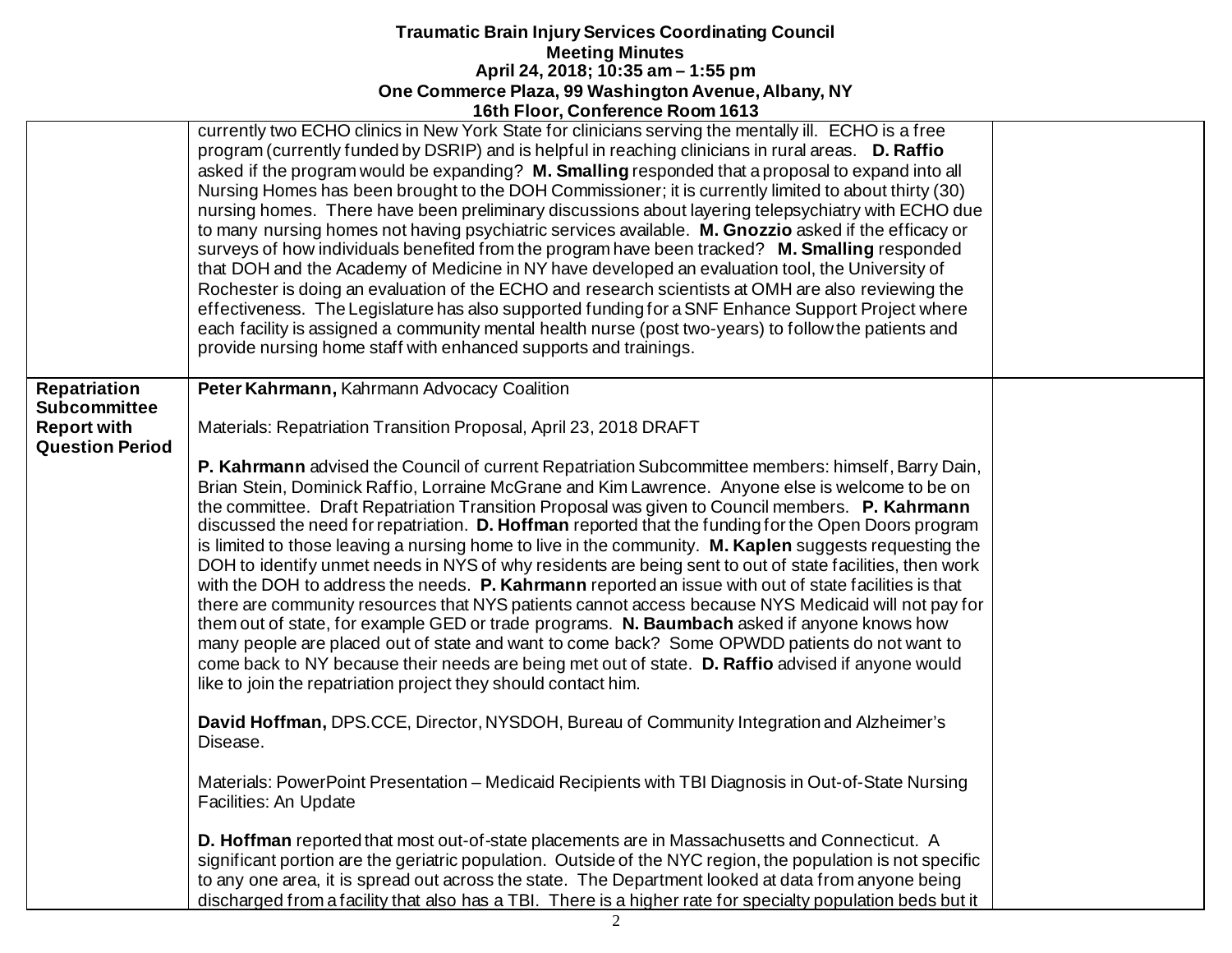|                                                                           | TOUT FIGOT, COMETEINE NOONT TO 13                                                                                                                                                                                                                                                                                                                                                                                                                                                                                                                                                                                                                                                                                                                                                                                                                                                                                                                                                                                                                                                                                                                                                                                                                                                                                                                                                                                                                                                                                                                                                                                                                                                                                                                                                                                                                                                                                                                                                                                                                                                                                                                                                                                                                                                             |  |
|---------------------------------------------------------------------------|-----------------------------------------------------------------------------------------------------------------------------------------------------------------------------------------------------------------------------------------------------------------------------------------------------------------------------------------------------------------------------------------------------------------------------------------------------------------------------------------------------------------------------------------------------------------------------------------------------------------------------------------------------------------------------------------------------------------------------------------------------------------------------------------------------------------------------------------------------------------------------------------------------------------------------------------------------------------------------------------------------------------------------------------------------------------------------------------------------------------------------------------------------------------------------------------------------------------------------------------------------------------------------------------------------------------------------------------------------------------------------------------------------------------------------------------------------------------------------------------------------------------------------------------------------------------------------------------------------------------------------------------------------------------------------------------------------------------------------------------------------------------------------------------------------------------------------------------------------------------------------------------------------------------------------------------------------------------------------------------------------------------------------------------------------------------------------------------------------------------------------------------------------------------------------------------------------------------------------------------------------------------------------------------------|--|
|                                                                           | is hard to tell how many people would need them. The determining factor for placement is usually what<br>is available on the day of discharge. D. Hoffman reported that The Department has committed to<br>provide a repatriation update at every TBISCC meeting.                                                                                                                                                                                                                                                                                                                                                                                                                                                                                                                                                                                                                                                                                                                                                                                                                                                                                                                                                                                                                                                                                                                                                                                                                                                                                                                                                                                                                                                                                                                                                                                                                                                                                                                                                                                                                                                                                                                                                                                                                             |  |
| <b>TBI Waiver</b><br><b>Renewal Update</b><br>and<br><b>Announcements</b> | David Hoffman, DPS.CCE, Director, NYSDOH, Bureau of Community Integration and Alzheimer's<br><b>Disease</b><br>Maribeth Gnozzio, Project Director, Home and Community-Based Waivers, Bureau of Community<br>Integration and Alzheimer's Disease                                                                                                                                                                                                                                                                                                                                                                                                                                                                                                                                                                                                                                                                                                                                                                                                                                                                                                                                                                                                                                                                                                                                                                                                                                                                                                                                                                                                                                                                                                                                                                                                                                                                                                                                                                                                                                                                                                                                                                                                                                               |  |
|                                                                           | D. Hoffman reported a link to a survey was sent out this morning regarding a new Long-Term Care<br>Planning Council to address barriers and gaps in the LTC system. D. Hoffman reported the State<br>budget has extended the TBI and NHTD transition into Managed Care until 2022. With the TBI Waiver<br>approval, implementation will include the HCBS Conflict of Interest regulation which was in effect in<br>2014 with full compliance by January 1, 2019. M. Gnozzio reported full compliance will include several<br>components: Settings Compliance in which community based settings will be fully integrated in the<br>community by March 2022. If not in full compliance, there is a Heightened Scrutiny process; Person<br>Centered Service Plan and the entity that helps facilitate the plan should not be involved in<br>implementing the plan. The Department is working on how to be in full compliance with CMS and also<br>keep provider capacity; The Department has submitted a Corrective Action Plan (CAP) to CMS that<br>includes temporary measures to be in compliance with Service Coordination agencies not providing any<br>other waiver service. The Department is negotiating some services that due to being a one-time service<br>are not subject to conflict of interest requirements (Community Transitional Services (CTS), Assistive<br>Technology (AT), Environmental Modifications (eMods) and Moving Assistance). M. Kaplen asked how<br>other states are dealing with Conflict of Interest? M. Gnozzio responded that for example New Jersey<br>has Service Coordinators employed by the state. Other states have moved to Managed Care. The<br>Regional Resource Development Center's (RRDC's) cannot take on the role of developing service<br>plans, it is a funding and staffing issue. The Department is aware there will be provider capacity issues.<br>The Waivers currently serve approximately 3,100 participants. Enrollment fluctuates based on<br>participants going into Managed Care or a Health and Recovery Plan (HARP) and cross-over within TBI<br>and NHTD. The Department is currently reviewing provider's Conflict of Interest Compliance<br>Implementation Plans and looking at cultural and rural exemptions as an option. |  |
| <b>Break for lunch</b><br>$12:20$ pm $-$<br>12:48 pm                      |                                                                                                                                                                                                                                                                                                                                                                                                                                                                                                                                                                                                                                                                                                                                                                                                                                                                                                                                                                                                                                                                                                                                                                                                                                                                                                                                                                                                                                                                                                                                                                                                                                                                                                                                                                                                                                                                                                                                                                                                                                                                                                                                                                                                                                                                                               |  |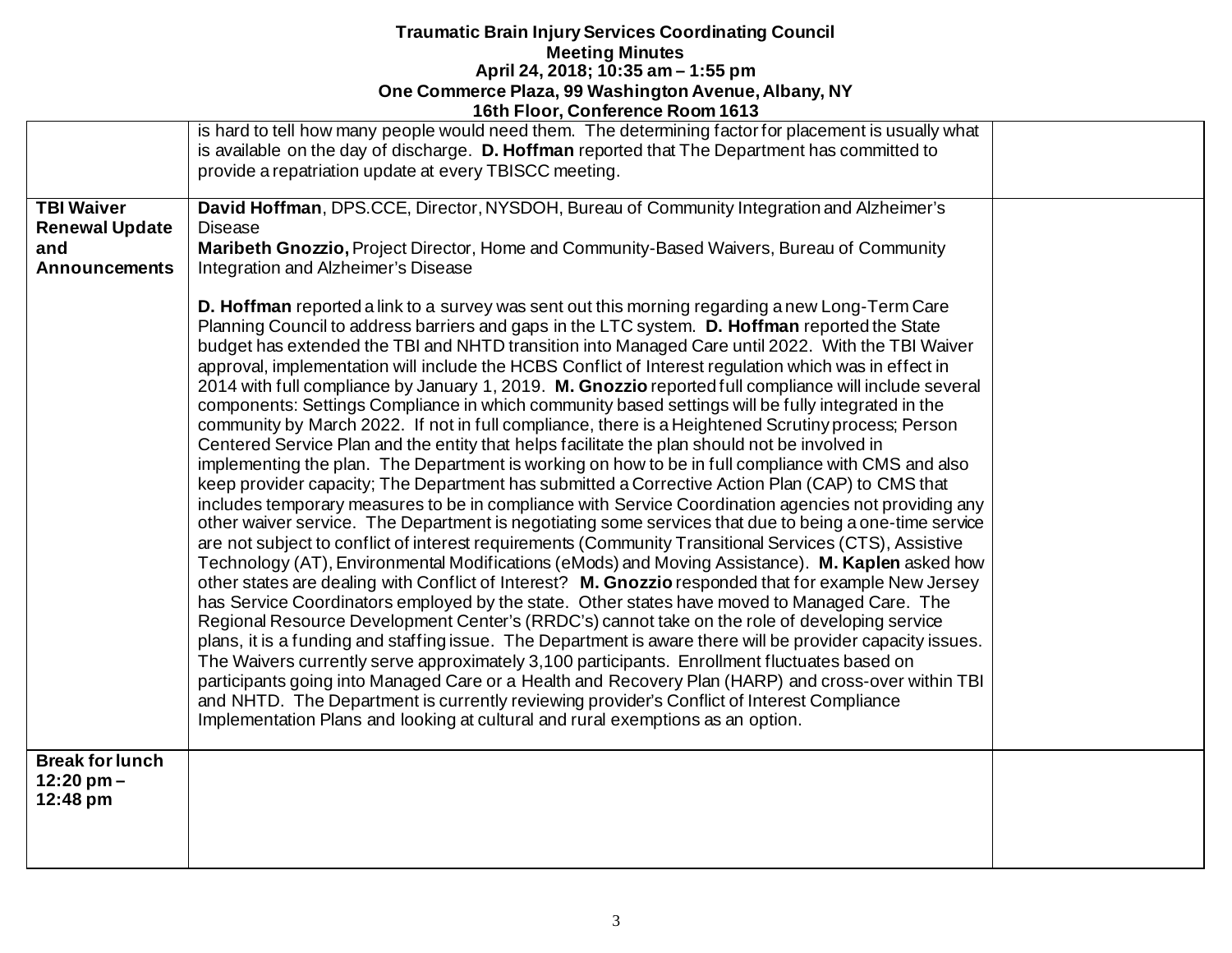|                       | FOIT FIGOL, COMPLETICE ROOM TO 19                                                                                                                                                                  |                    |
|-----------------------|----------------------------------------------------------------------------------------------------------------------------------------------------------------------------------------------------|--------------------|
| Care                  | Kate Marlay, Deputy Associate Director, OPWDD Waiver Unit                                                                                                                                          | *As approved by K. |
| Coordination /        |                                                                                                                                                                                                    | Marlay/N. Baumbach |
| <b>Health Home</b>    | Materials: PowerPoint Presentation – People First Care Coordination Transitioning to CCOs                                                                                                          | 9/18/18            |
| <b>Transition</b>     |                                                                                                                                                                                                    |                    |
| <b>Update &amp;</b>   | *K. Marlay presented on OPWDD's transformation of services for people with intellectual and/or                                                                                                     |                    |
| <b>Changes</b>        | development disabilities (I/DD) and the transition to Health Home services. The transition will allow for                                                                                          |                    |
|                       | the implementation of Care Coordination Organizations (CCOs) to provide Health Home Care                                                                                                           |                    |
|                       | Management and person-centered planning. Currently there are seven (7) CCOs. Any participant that                                                                                                  |                    |
|                       | receives Service Coordination prior to July 1 will have the choice of a CCO. OPWDD and DOH<br>collaborated on reviewing extensive applications and preliminary designations. Readiness reviews and |                    |
|                       | site visits are scheduled to begin in April 2018. OPWDD is looking to develop an IT platform for                                                                                                   |                    |
|                       | participants (and other pertinent individuals working with the participant) to view the objectives and                                                                                             |                    |
|                       | goals of the Life Plan that is overseen by a care manager. This implementation also helps eliminate                                                                                                |                    |
|                       | conflict of interest. The move towards Value Based Payments makes it important to look at individuals                                                                                              |                    |
|                       | needs and make sure goals are being met. OPWDD has held several forums and trainings to make                                                                                                       |                    |
|                       | sure current MSC's are aware of the new services and what this transformation means for individuals                                                                                                |                    |
|                       | and families. D. Raffio asked what are the reactions from MSC's, participants and families? K. Marlay                                                                                              |                    |
|                       | responded that OPWDD serves approximately 100,000 people and OPWDD staff have worked very                                                                                                          |                    |
|                       | closely with Service Coordinators to explain the transformation. There is no cost benefits or savings.                                                                                             |                    |
|                       | Overall, OPWDD has received good feedback. M. Gnozzio asked if an individual will be auto-assigned                                                                                                 |                    |
|                       | if they do not choose a provider? K. Marlay responded no, however, OPWDD does have a process for                                                                                                   |                    |
|                       | making sure an enrollment decision can be made on behalf of the participant if the participant does not                                                                                            |                    |
|                       | respond/make a decision. The CCO and Health Home are not authorizing services: they help connect                                                                                                   |                    |
|                       | an individual to services.                                                                                                                                                                         |                    |
|                       |                                                                                                                                                                                                    |                    |
| <b>Public Comment</b> | <b>Connor L.</b> (member of the public/TBI survivor) comment on the new service limits, especially for                                                                                             |                    |
|                       | Community Integration Counseling (CIC) which is now limited to two (2) years. Connor expressed that                                                                                                |                    |
|                       | he has seen many positive outcomes and sometimes it takes more than two (2) years to work through                                                                                                  |                    |
|                       | each deficit. M. Gnozzio responded that CIC may be continued past the two (2) years if there is                                                                                                    |                    |
|                       | sufficient documentation of the justification. Negotiations with CMS during the application renewal                                                                                                |                    |
|                       | process, the utilization history supported the limits. At this point no one has had a stop in services.                                                                                            |                    |
|                       | Participants also have the right to Fair Hearing.                                                                                                                                                  |                    |
| <b>TBISCC</b>         | David Hoffman, NYS Department of Health: Provided updates as part of the TBI update earlier in the                                                                                                 |                    |
| <b>Member/Guest</b>   | day. No further information.                                                                                                                                                                       |                    |
| <b>Updates</b>        |                                                                                                                                                                                                    |                    |
|                       | Maxine Smalling, NYS Office of Mental Health (OMH): An ongoing issue for OMH is people who come                                                                                                    |                    |
|                       | into their hospitals needing a high level of care. OMH is working with other centers and hospitals with the                                                                                        |                    |
|                       | help from DOH and other TBI partners.                                                                                                                                                              |                    |
|                       |                                                                                                                                                                                                    |                    |